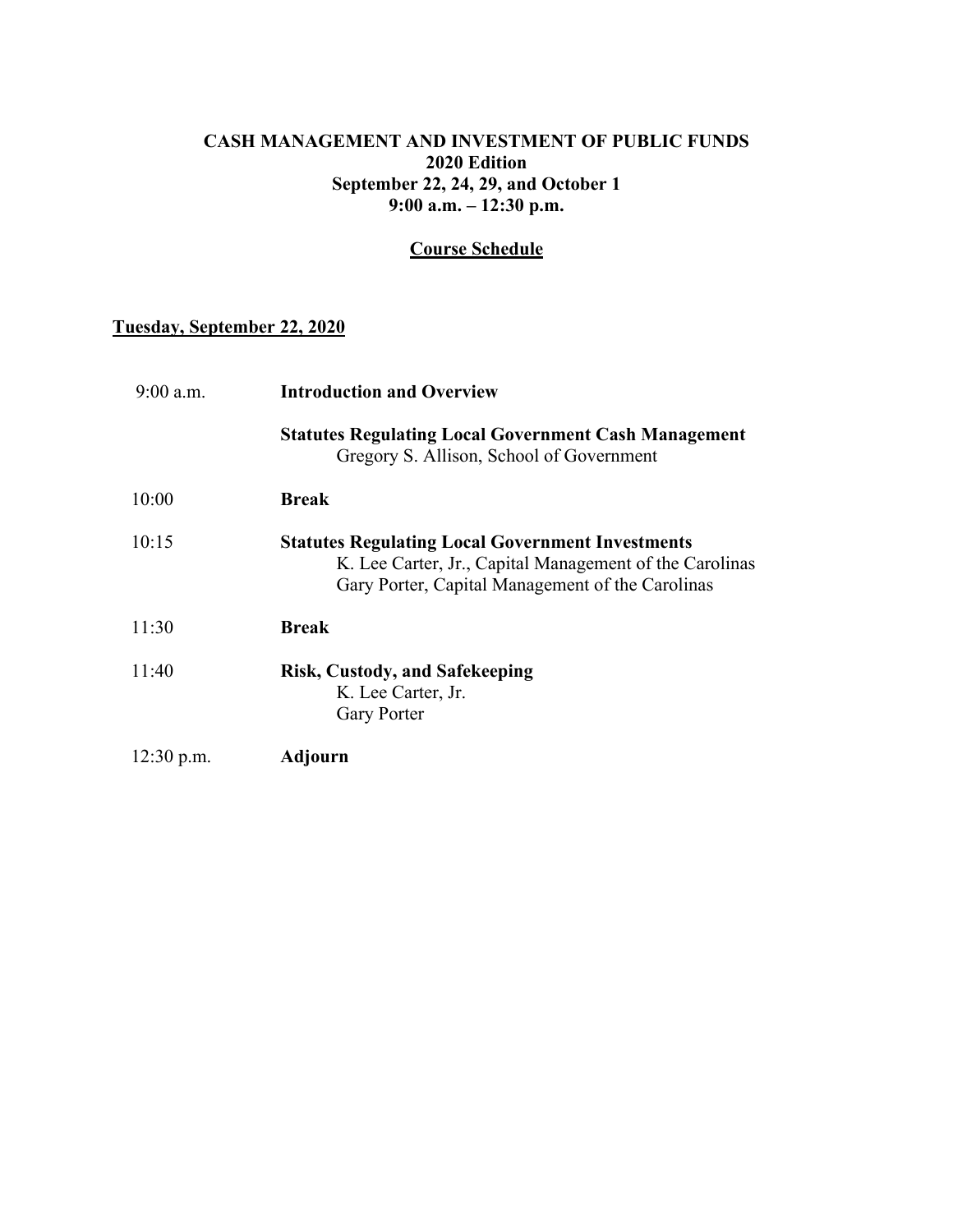# **Thursday, September 24**

| $9:00$ a.m.  | <b>Investment Options, Practices in Small/Medium Jurisdictions</b><br>John Frye, Capital Management of the Carolinas |
|--------------|----------------------------------------------------------------------------------------------------------------------|
|              | <b>Working with Securities Brokers and Dealers</b><br>John Frye                                                      |
| 10:30        | <b>Break</b>                                                                                                         |
| 10:45        | <b>Investment Options/Practices in Larger Jurisdictions</b><br><b>Gary Porter</b>                                    |
| 11:40        | <b>External Investment Managers</b><br><b>Gary Porter</b>                                                            |
|              | <b>Evaluation Financial Institution Financial Condition</b><br><b>Gary Porter</b>                                    |
| $12:30$ p.m. | Adjourn                                                                                                              |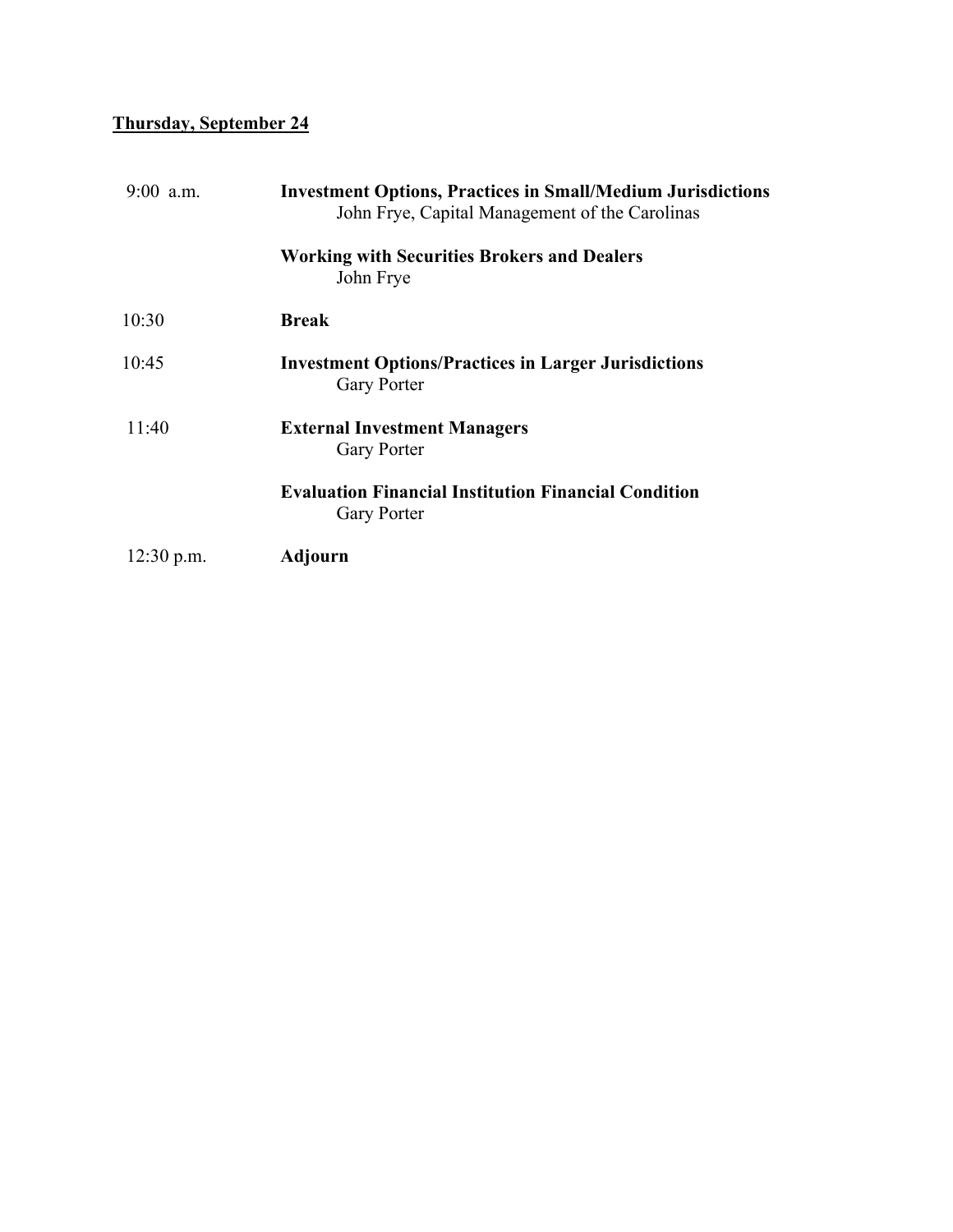# **Tuesday, September 29**

| $9:00$ a.m.  | <b>Cash and Investments – Current Issues in North Carolina</b><br>Becky Dzingeleski, Accounting and Financial Management<br>Advisor, North Carolina Department of State Treasurer |
|--------------|-----------------------------------------------------------------------------------------------------------------------------------------------------------------------------------|
| 10:45        | Break                                                                                                                                                                             |
| 11:00        | <b>Accounting and Financial Reporting for Cash and Investments</b><br>K. Lee Carter, Jr.                                                                                          |
| $12:30$ p.m. | Adjourn                                                                                                                                                                           |